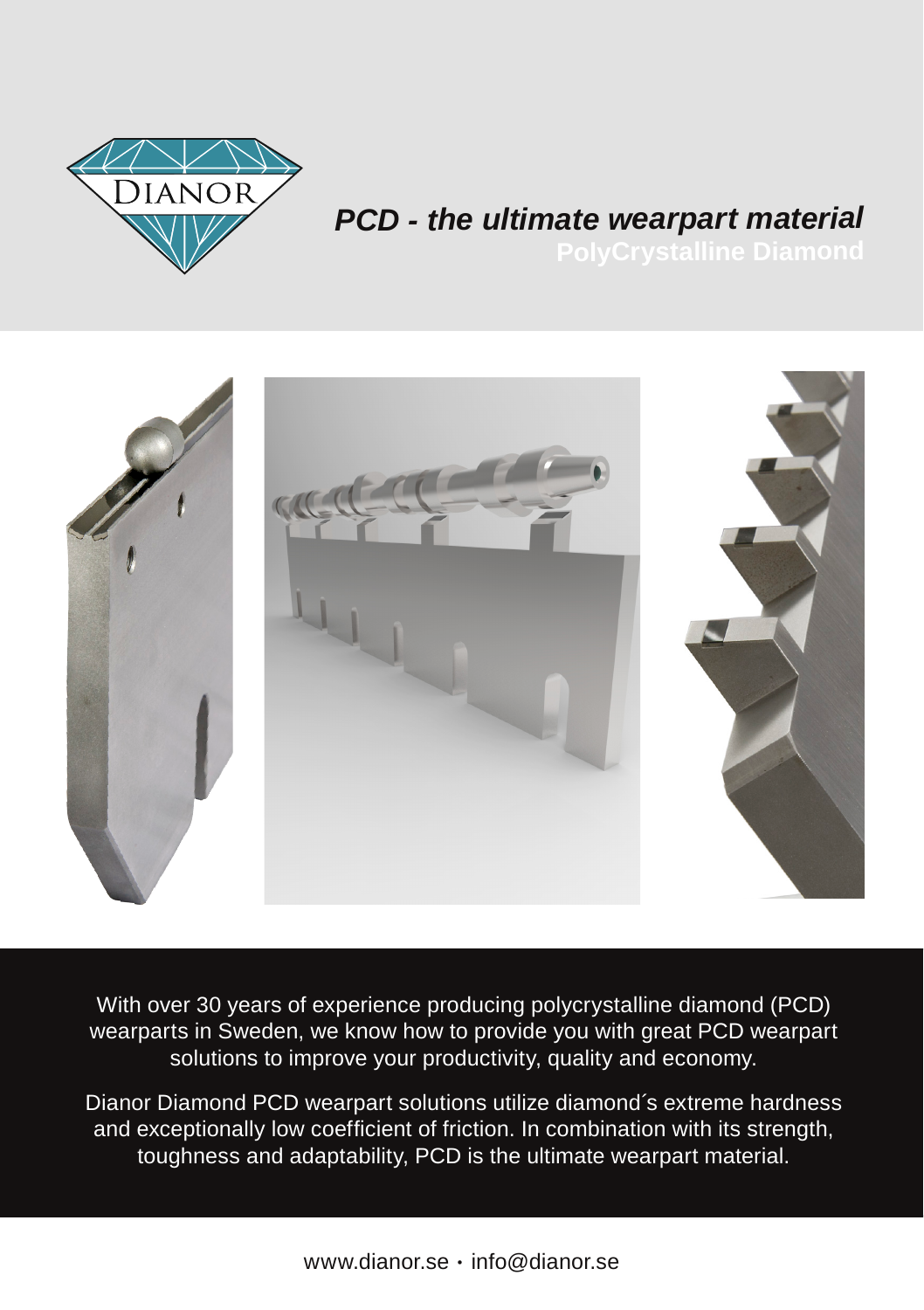## *Products*



#### *Why PCD*

Diamond is the hardest material known to man which makes PCD a superior material when it comes to wear, precision, reduction of friction and not to forget incomparable lifetime!

Traditionally tungsten carbide was the natural choice of material, we equip our wearparts with PCD to increase your productivity, quality and economy.

- Tool cost reduction: A tool with practically none to very little wear will reduce your tool cost over time.
- Production compensation time savings: The wear resistance of PCD wearparts makes adjusting and compensating history which allows you to spend your time producing instead.
- Quality cost reduction: An absolute reference provides constant conditions. The measure spread decreases, in addition roundness etc. often gets improved. This means that the control and error cost can be reduced.
- Quality gains: Smaller measure spread, better roundness and improved surface quality. PCD wearparts improves your precision and makes machining to smaller tolerances possible.
- Advantage: The improved quality and economy gives you a competitive advantage. Very few who tried PCD turns back to their old solution.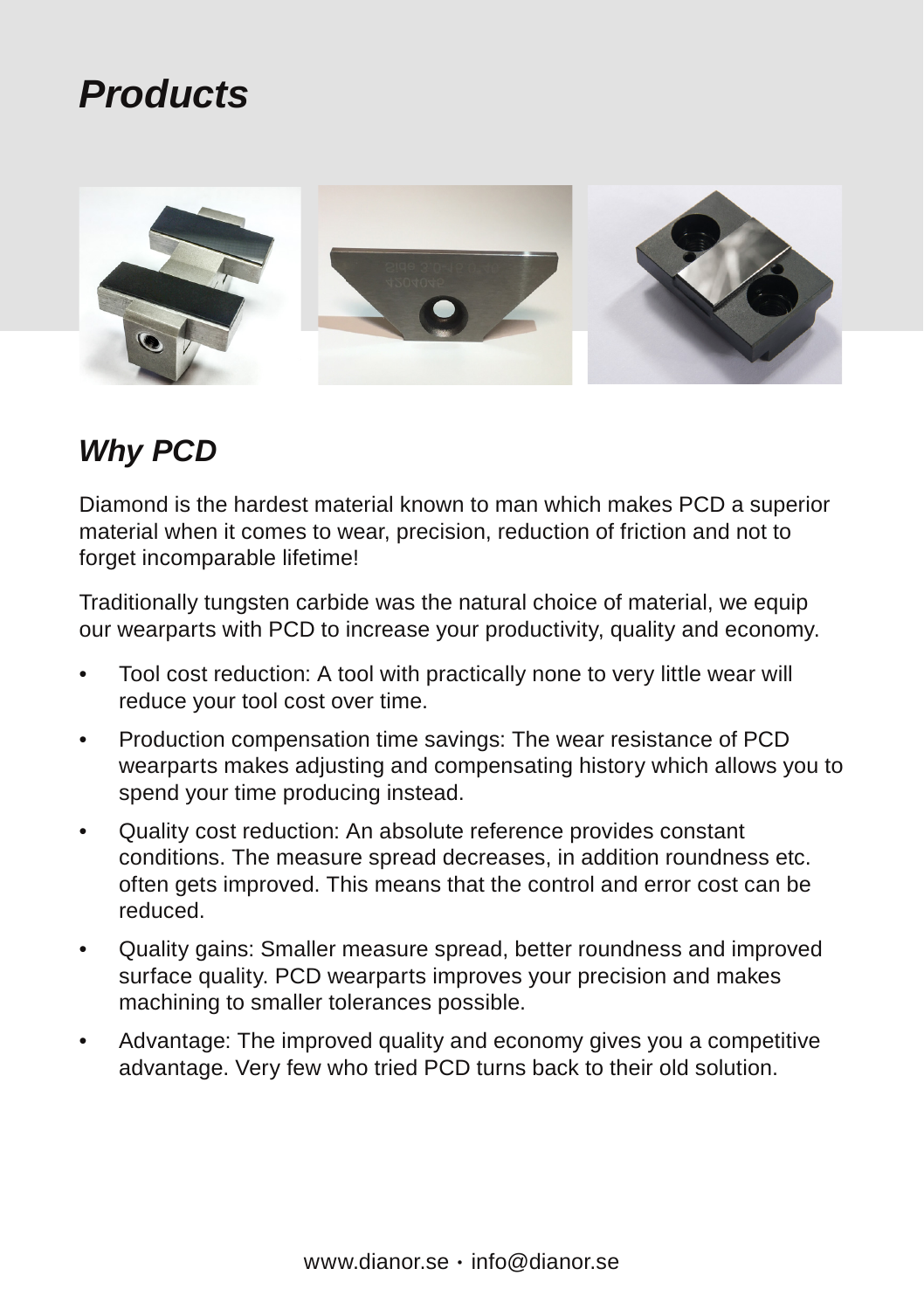

#### *Example of PCD wearpart applications:*

- Support and reference details
- Wearpart in general
- Restblades and pads for feed thru as well as plunge-in centreless grinding
- Dead Centre / Centre points
- Support pads for lathes/turning machines
- Centring and positioning components for various operations
- Measuring fixtures
- Measuring probes and points
- Master gauges
- Spray nozzles